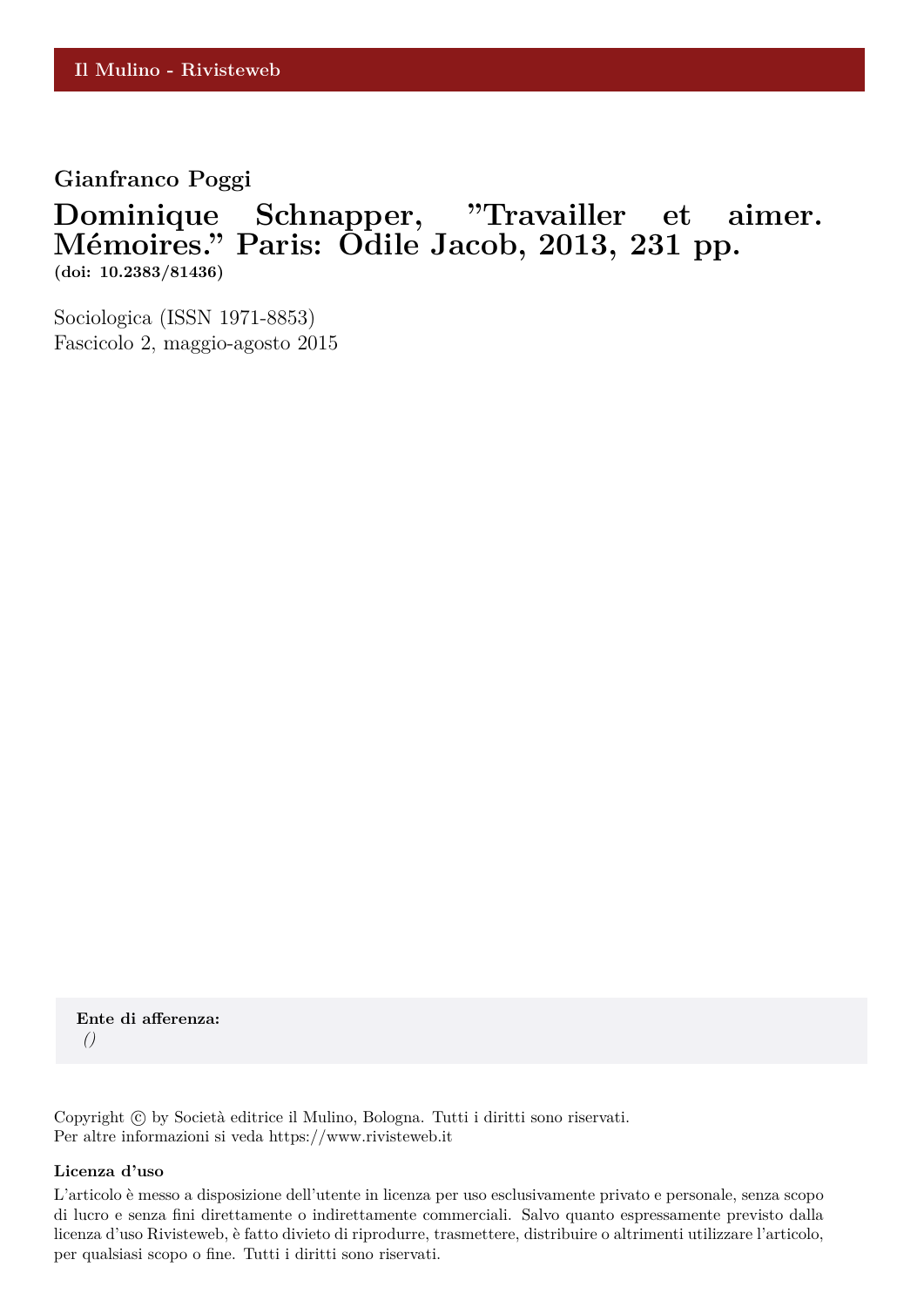## Book Review

### **Dominique Schnapper, "Travailler et aimer. Mémoires." Paris: Odile Jacob, 2013, 231 pp.**

doi: 10.2383/81436

This is a very rewarding book to read. The author, responding to the stimuli represented by the questions and comments of two close associates that punctuate the text – the eminent Pareto scholar Giovanni Busino and Sylvie Mesure (Director of research at the CNRS and a central figure in GEMASS, a joint venture between that Center and the Sorbonne) – reflects and comments at length on her eighty-year-long itinerary (so far!) as a distinguished scholar and author. She also movingly describes the key role played over a long section of her life – 1958-2004 – by a very close and intense relationship with her spouse, an art historian. (Hence the title of these memoires, which echoes Freud's motto "*Lieben und arbeiten*"). On the background of the author's whole story lies the figure of her father Raymond Aron (1905-1983), to whom the daughter owes constant and most significant inspiration on both scholarly, ideological, and political matters.

The book's content is further enriched by the variety of contexts, situations, character it opens up to the reader, and by the author's constant effort to clarify the makings of her career and the evolving content of her productive intellectual engagement. Her literary style also helps: it is elegant, but also most direct and explicit, thus conveying the strength of her convictions and the boldness of her judgments about people.

As a result, for instance, for any reader who greatly appreciates the scholarly significance of Bourdieu's work, this book's description of the man's conduct and modus operandi and its evaluation of his personal character will constitute a shock. The same may be said of many of the author's judgments about diverse academic environments, the career patterns they reward, the respective weight in their operations of strictly scholarly values, political alignments and sponsorship practices. As to judgments about individuals, while that about Bourdieu is partly tempered by a recognition of his scholarly imagination and creativity, consider the following:

Quand on pense qu'Alain Badiou est reconnu comme un grand penseur!

Also, she expressly deplores the rise within the spectrum of the French social sciences of political science, which addresses phenomena sociology should have claimed as its own concern. One should not think that in this work the author takes advantage of her age and her high standing to deliver previously views and judgments previously entertained privately but not publicly expressed. Everything in this text suggests, to the contrary, that Dominique Schnapper never hesitated to express them forthrightly, and to disassociate herself from positions and views which we would today characterize as "politically correct." This was on account, among other reasons, of her persistent, profound attachment to her father and of the extent to which she shared his convictions, even when these exposed them both to attack from other writers. This was of course particularly the case at the time of the *événements* of the late 1960s and during the decade that followed, when most French sociologists continued to be inspired by one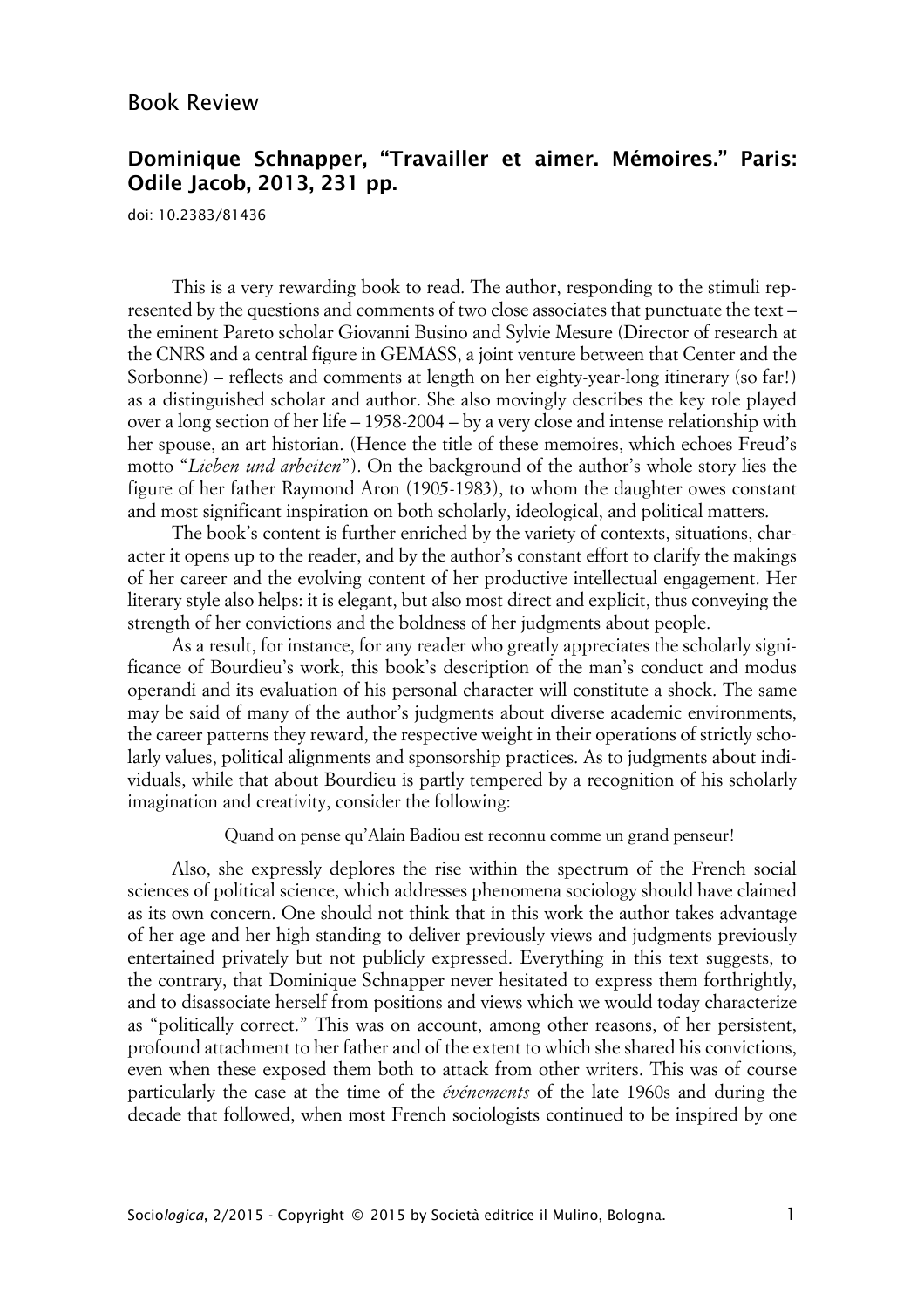*Poggi*

or the other form of that Marxism that the title of a book of Aron's called "the opium of intellectuals."

Both Aron's and her daughter's political commitments were of course coherent with their distinctive position within the sociology discipline and the social sciences at large, a position shared for instance with François Furet. Even in the 1980s, she says

j'avais encore la mauvaise identité, j'étais de droite.

This position unavoidably imparts a certain bias also to the author's scholarly production, perhaps more than she realizes or would admit. For instance, she sees in the contemporary situation a deplorable "double de-valorisation of work: with respect to capital," due particularly to financialisation of economic processes, "and with respect to welfare." However, at any rate within this book, the first phenomenon and its dis-equalising effects get ignored, and only the second is repeatedly and insistently thematised, and its tendency to generate claims in the form of "rights" is criticized.

There is something to this, but it concerns some unintended consequences of policies intended to remedy to an extent the effects of a marked (and growing) asymmetry in the distribution of economic power. If I am not wrong, this concept does not figure in this book and is probably extraneous to Schnapper's scholarly production, much of it dealing with on phenomena – immigration, ethnic identities, citizenship, diasporas – which so to speak cut across class differences and the related conflicts.

The author repeatedly speaks of the "marginality" as a constant of her own professional itinerary. This characterization enlighteningly qualifies from a subjective viewpoint some significant manifestations of her objectively deserved recognition, culminating in 2002 in the award of the Balzan prize, which she suggests is a kind of Nobel Prize for sociology. But I'll give two other examples. Starting in 1987 Prof. Schnapper was for years a member of the Commission de la Nationalité, convened by the President of the Republic to elaborate a reform of the existent French practices in matters of nationality. In 2001 she was appointed for eight years to an even more exalted, permanent body, the Conseil constitutionnel, a non-judicial body intended to to monitor elections and referendums and to test the constitutional validity of new laws and regulations. Schnapper reports that in both bodies the other members did not quite seem to know what to make of her presence and own contribution. (At the end of the second experience she analyzed it in a book, *Une sociologue au Conseil constitutionnel* [2010]).

One final remark. The large and diverse scholarly production of the author has lately veered more and more in the direction of a sustained reflection on democracy, to a considerable extent inspired by Tocqueville's thought. I cannot say to be familiar with it, but my impression – largely derived from my reading of this book – is that it deserves much greater recognition than it has received. This is particularly so in Italy; a quick inspection of the catalogues of Italian academic libraries has turned up a deplorably low number of titles from Schnapper's scholarly production. Her first book, *Italie rouge et*